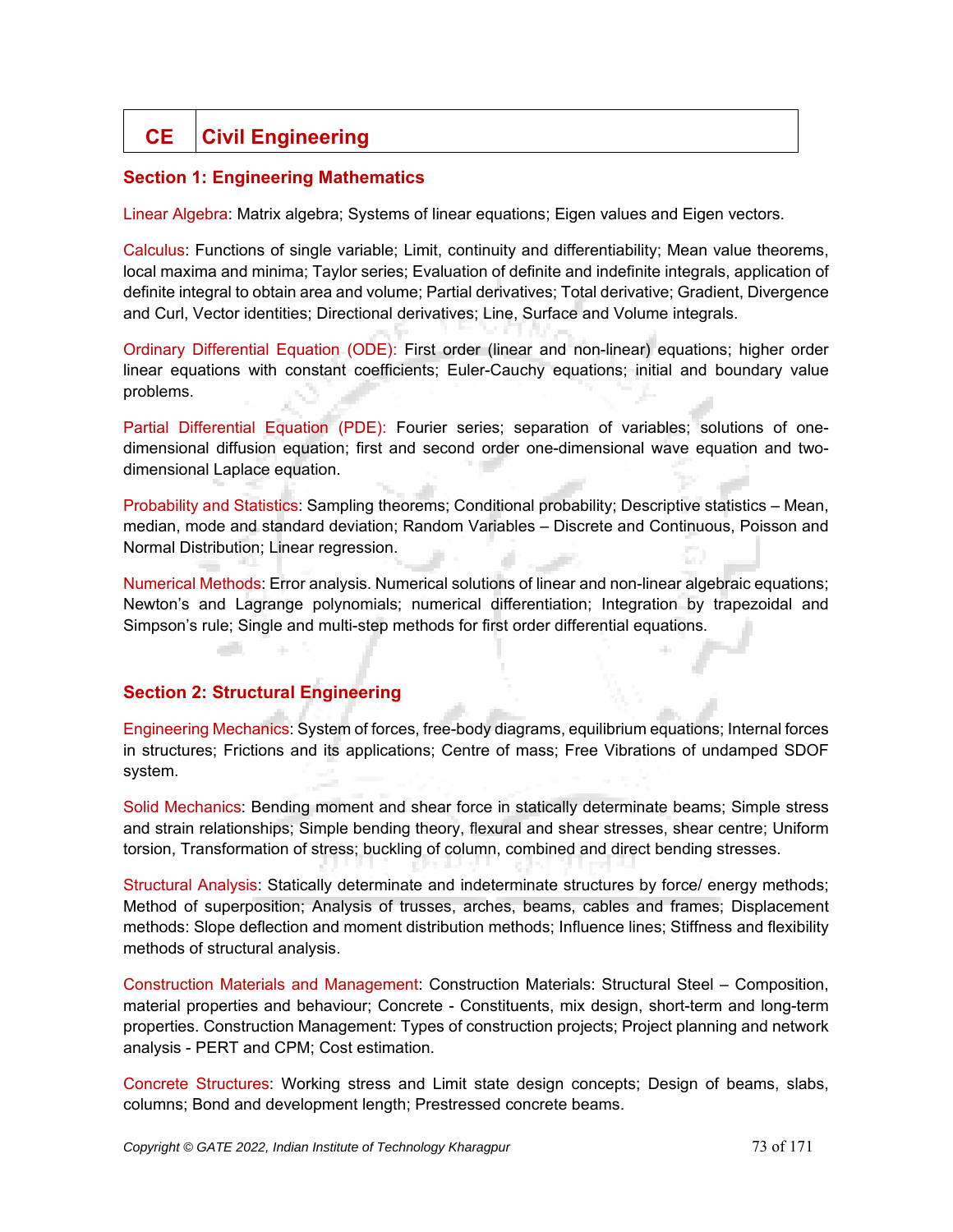Steel Structures: Working stress and Limit state design concepts; Design of tension and compression members, beams and beam- columns, column bases; Connections - simple and eccentric, beam-column connections, plate girders and trusses; Concept of plastic analysis -beams and frames.

#### **Section 3: Geotechnical Engineering**

Soil Mechanics: Three-phase system and phase relationships, index properties; Unified and Indian standard soil classification system; Permeability - one dimensional flow, Seepage through soils – two - dimensional flow, flow nets, uplift pressure, piping, capillarity, seepage force; Principle of effective stress and quicksand condition; Compaction of soils; One- dimensional consolidation, time rate of consolidation; Shear Strength, Mohr's circle, effective and total shear strength parameters, Stress-Strain characteristics of clays and sand; Stress paths.

Foundation Engineering: Sub-surface investigations - Drilling bore holes, sampling, plate load test, standard penetration and cone penetration tests; Earth pressure theories - Rankine and Coulomb; Stability of slopes – Finite and infinite slopes, Bishop's method; Stress distribution in soils – Boussinesq's theory; Pressure bulbs, Shallow foundations – Terzaghi's and Meyerhoff's bearing capacity theories, effect of water table; Combined footing and raft foundation; Contact pressure; Settlement analysis in sands and clays; Deep foundations – dynamic and static formulae, Axial load capacity of piles in sands and clays, pile load test, pile under lateral loading, pile group efficiency, negative skin friction.

#### **Section 4: Water Resources Engineering**

Fluid Mechanics: Properties of fluids, fluid statics; Continuity, momentum and energy equations and their applications; Potential flow, Laminar and turbulent flow; Flow in pipes, pipe networks; Concept of boundary layer and its growth; Concept of lift and drag.

Hydraulics: Forces on immersed bodies; Flow measurement in channels and pipes; Dimensional analysis and hydraulic similitude; Channel Hydraulics - Energy-depth relationships, specific energy, critical flow, hydraulic jump, uniform flow, gradually varied flow and water surface profiles.

Hydrology: Hydrologic cycle, precipitation, evaporation, evapo-transpiration, watershed, infiltration, unit hydrographs, hydrograph analysis, reservoir capacity, flood estimation and routing, surface runoff models, ground water hydrology - steady state well hydraulics and aquifers; Application of Darcy's Law.

Irrigation: Types of irrigation systems and methods; Crop water requirements - Duty, delta, evapotranspiration; Gravity Dams and Spillways; Lined and unlined canals, Design of weirs on permeable foundation; cross drainage structures.

## **Section 5: Environmental Engineering**

š.